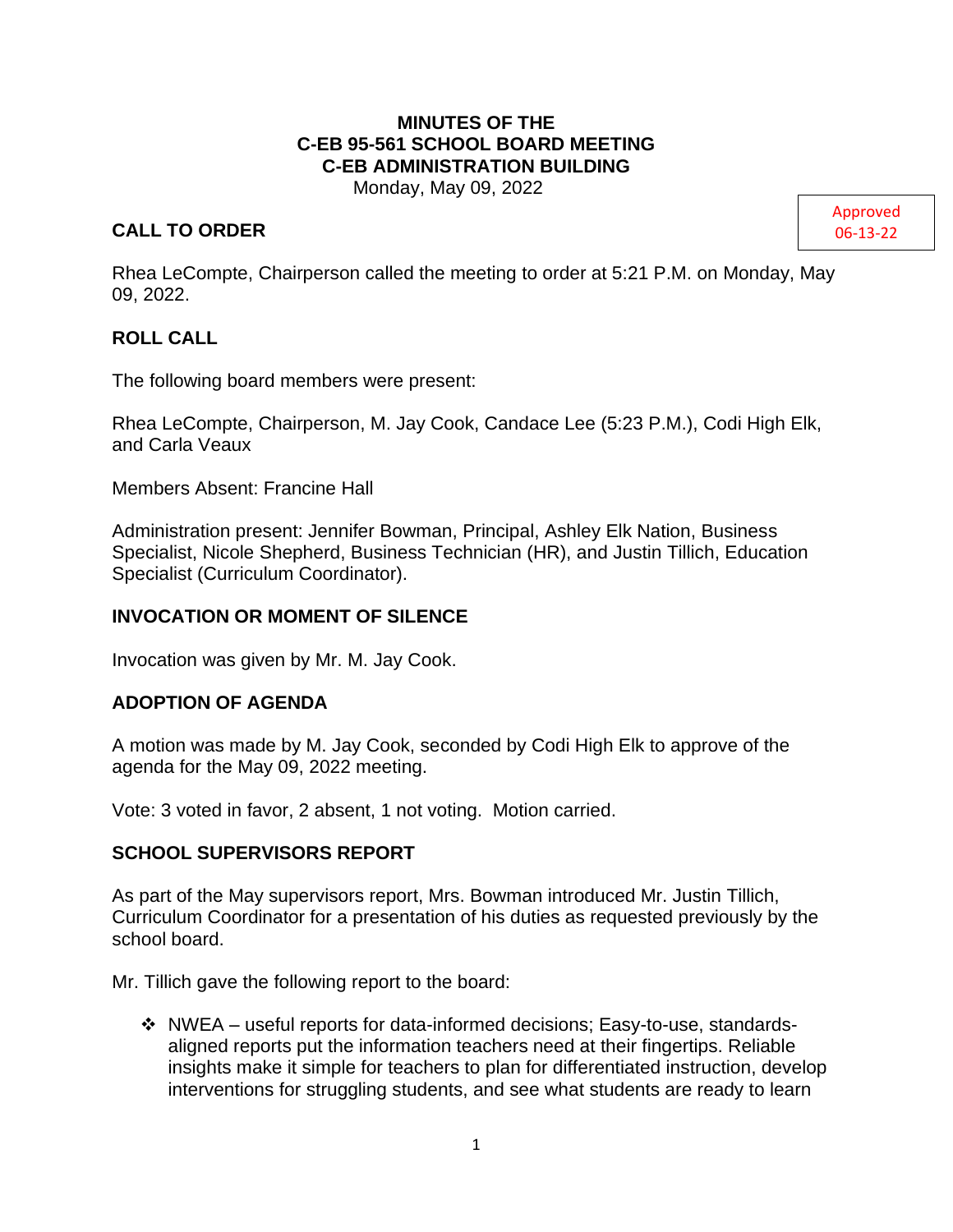next. Higher-level reports provide administrators the context to drive improvement across entire schools and systems.

- ❖ C-EB Reading Trend Data Grades K-12
- ❖ C-EB Math Trend Data Grades K-12
- ❖ Results Prompted review of Reading curriculum K-12; Contacted multiple companies regarding ELA curriculum; Met with School Success Team and Administrative Team. Presented three new reading curricula; Scheduled presenters via ZOOM; In process of purchasing materials needed.
- ❖ Goal: Increasing Student Achievement How is this done (especially in the upper grades); Data Driven Instruction; Use core content – differentiated instruction.
- ❖ Summary of Duties Weekly meetings with Admin/Leadership/Principals to discuss operations at C-EB; Cognia accreditation review was on Wednesday April 20<sup>th</sup>. We are fully accredited at the High School; Coordination with Upper Elementary instructional coaches regarding the School Success Team (SST) workshops. One to two times a week and one K-12 SST meeting per month. Most recent activity was an Earth Day walk-a-thon, staff and students walked the track on Thursday, April 21<sup>st</sup>. Outside agencies partnered with us (ex. Police Dept, Fire Dept, Youth Diabetes, etc) 225 laps were walked for a total of 62.5 miles; Meeting with Reading Instructional Coach to finish up the McGraw-Hill's Open Court and StudySync order. Quotes were submitted to the business offices. C-EB schools is now aligned K-12 for ELA. Meeting with grade levels (when schedule fits) to go over any support needed from me and to talk about their curriculum. Intervention program (Read 180/System 44) quote was received from Houghton Mifflin Harcourt. It was ordered for the Jr. High since they were in dire need of new license. Quote was submitted to the business manager to order for next year. This is a 4-year term. Acting Athletic Director duties – helping Mr. Benoist with his duties while his is out on medical leave. I will attend the track meet Thursday in Mission, and then I'll also be attending Regionals next Thursday (May 19<sup>th</sup>) in Winner (location change). Any other duties/meetings assigned to me from my supervisor. Facilitate staff development; manage K-12 Google Docs; Manage K-12 curriculum maps; academic and Lakota Language.

# **PUBLIC INPUT**

None at this time.

# **APPROVAL OF MINUTES**

A motion was made by M. Jay Cook, seconded by Codi High Elk to approve of the April 11, 2022 meeting minutes.

Vote: 4 voted in favor, 1 absent, 1 not voting. Motion carried.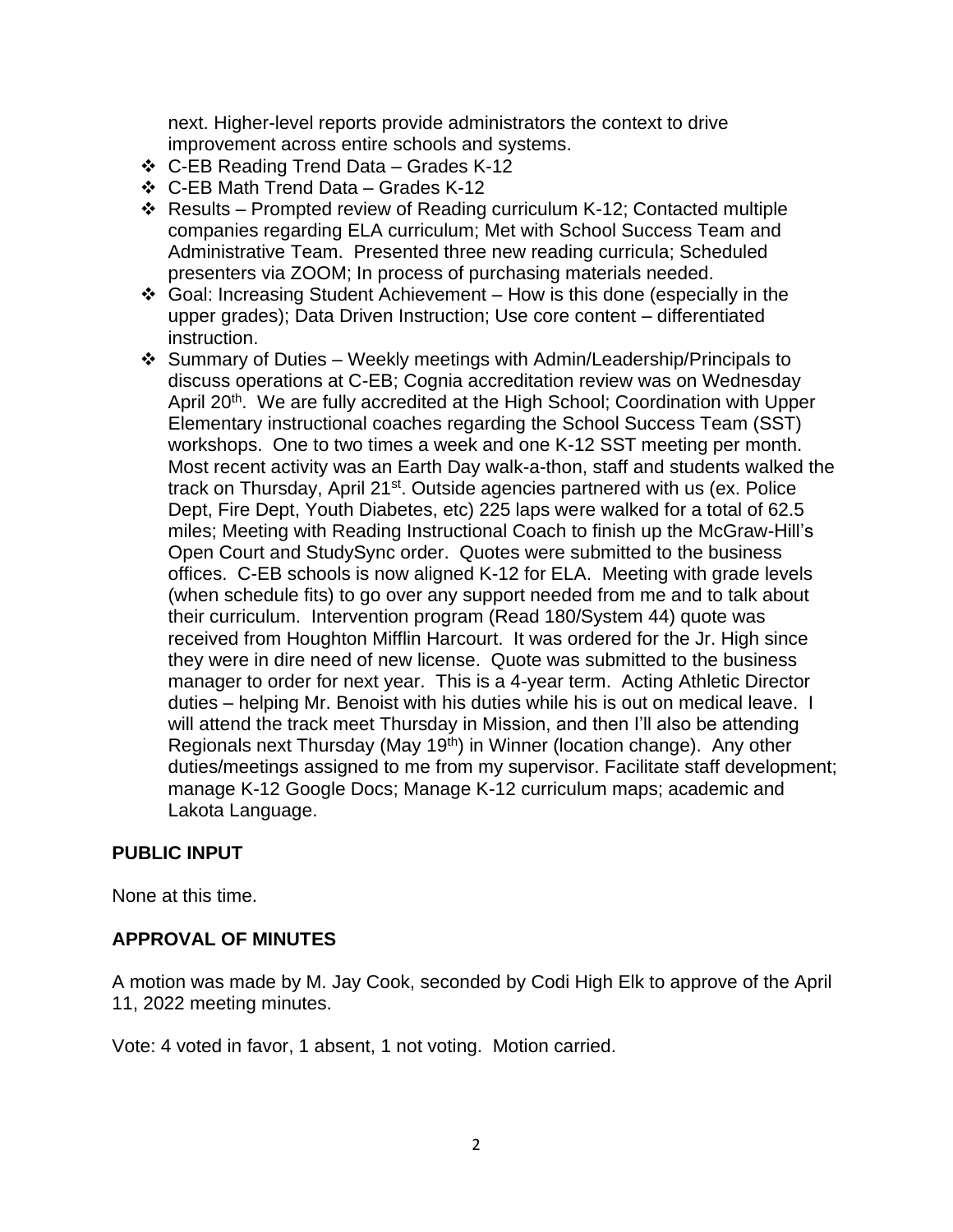# **FINANCIAL REPORT**

Ms. Ashley Elk Nation, Business Specialist gave the following report to the board members:

❖ Day to Day operations; worked on travel for School Board members – per diem will be adjusted due to meals provided; working on incidental travel for staff; had sight visit; high school bleachers received 2 quotes; Front row conductors; Working on Mr. Tillich's orders; PO awarded for tent for graduation; Transportation in the red, moving funding to different cost center; updated balance sheet; Cares Act account down to \$9,000.00.

# **FACILITIES MANAGERS REPORT**

Mrs. Bowman read for the record the acting Facility Manager, Jacob Neigel, Sr.'s Facility report.

❖ COVID19 Cleaning; air scrubbers/cleaning windows; the sidewalk in front of the High School being redone; cleanup of basement in Admin due to back up of sewer.

# **PERSONNEL**

A motion was made by Candace Lee, seconded by Codi High Elk to go into executive session.

Vote: 4 voted in favor, 1 absent, 1 not voting. Motion carried.

The Board went into executive session at 6:00 P.M.

The Board came out of executive session at 6:46 P.M.

# • **Facilities Manager Selection**

A motion was made by M. Jay Cook to concur with Administration's recommendation to select Jacob Neigel, Jr. for the Facility Manager's position.

No second, motion failed/declared out of order due to no second of motion.

# • **Transportation Short Term Contracts**

A motion was made by Codi High Elk, seconded by Carla Veaux to approve short term contracts for transportation staff as recommended by Administration.

Vote: 4 voted in favor, 1 absent, 1 not voting. Motion carried.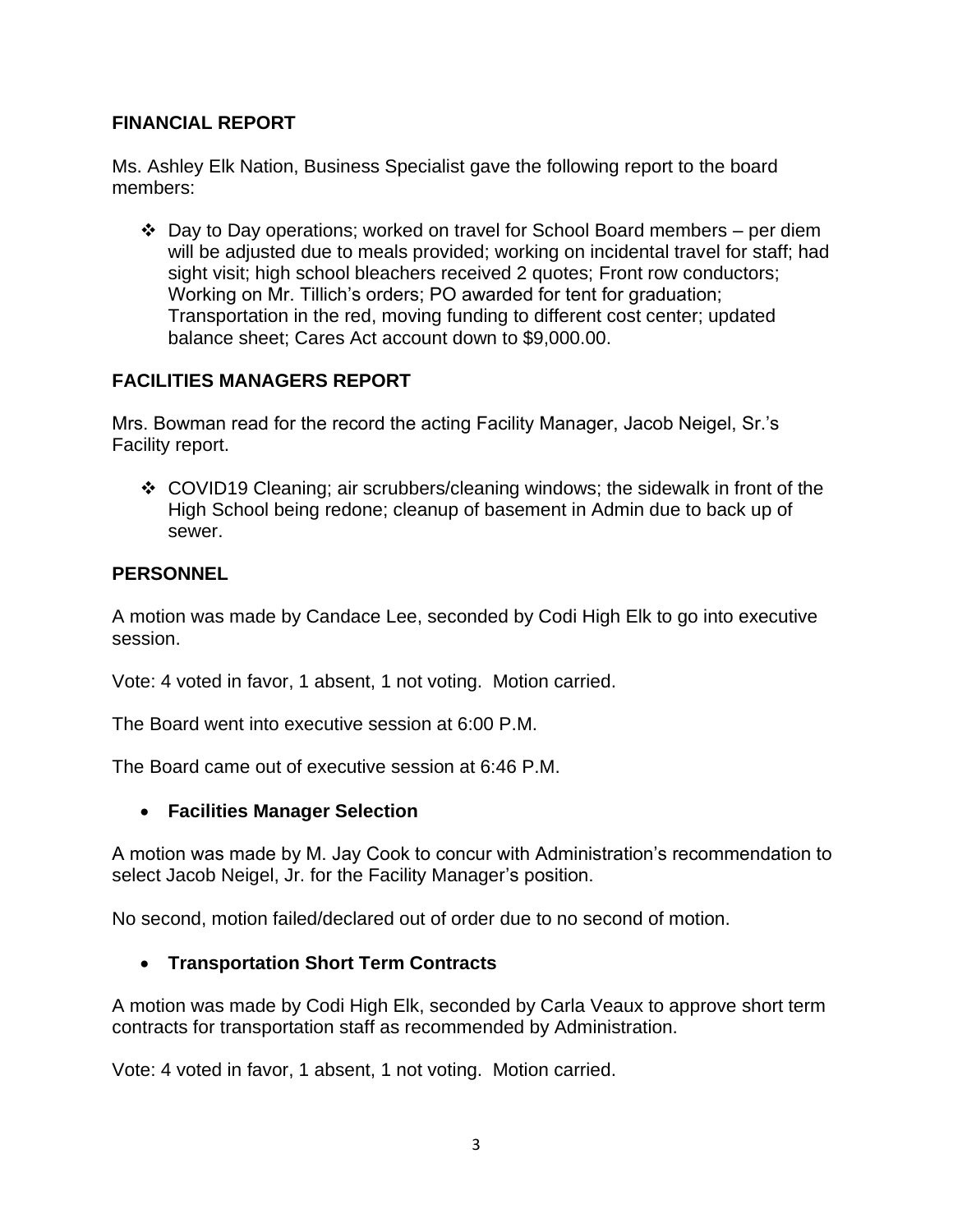# • **Custodial Short Term Contracts**

A motion was made by Candace Lee, seconded by Carla Veaux to approve short term contracts for the custodial staff as recommended by Administration.

Vote: 4 voted in favor, 1 absent, 1 not voting. Motion carried.

# • **Elementary Short Term Contracts**

A motion was made by Carla Veaux, seconded by Candace Lee to approve short term contracts for the Elementary staff as recommended by Administration.

Vote: 4 voted in favor, 1 absent, 1 not voting. Motion carried.

# • **High School Short Term Contracts**

A motion was made by Carla Veaux, seconded by Codi High Elk to approve short term contracts for the High School staff as recommended by Administration.

Vote: 4 voted in favor, 1 absent, 1 not voting. Motion carried.

# • **Jr. High School Short Term Contracts**

A motion was made by Candace Lee, seconded by Codi High Elk to approve short term contracts for the Jr. High School staff as recommended by Administration.

Vote: 4 voted in favor, 1 absent, 1 not voting. Motion carried.

# **PROFESSIONAL DEVELOPMENT SY 2022/2023**

A motion was made by M. Jay Cook, seconded by Candace Lee to approve the 2022/2023 Professional Development.

Vote: 4 voted in favor, 1 absent, 1 not voting. Motion carried.

# **CURRICULUM VENDOR LISTED AS AMENDED**

A motion was made by Candace Lee, seconded by Codi High Elk to approve the amended Curriculum Vendor list adding "The Table Group" and "Sky Blue Consulting".

Vote: 4 voted in favor, 1 absent, 1 not voting. Motion carried.

Next regular 95-561 School Board meeting will be June 13, 2022.